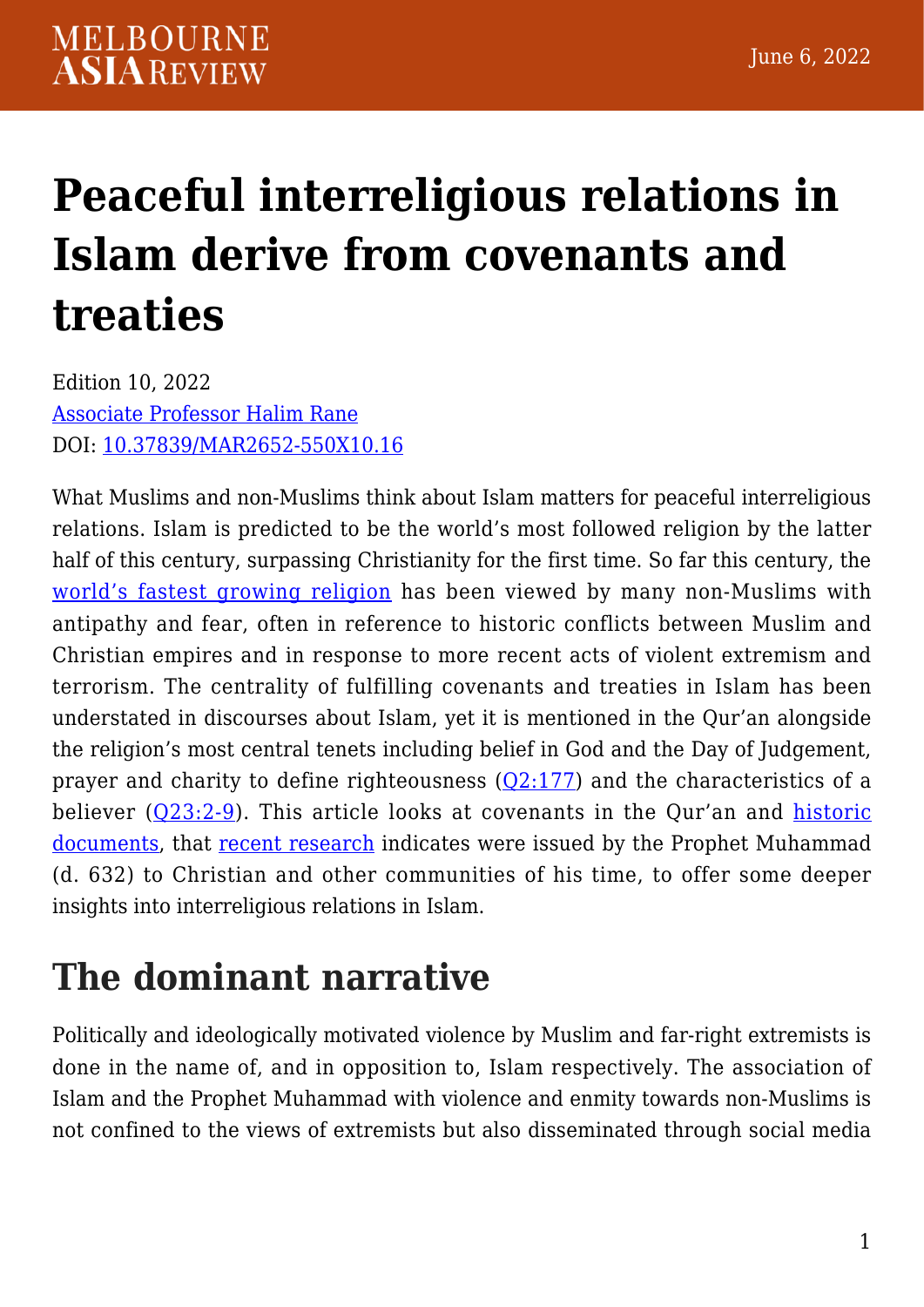posts, [cartoons](https://www.washingtonpost.com/archive/opinions/2006/02/19/why-i-published-those-cartoons/f9a67368-4641-4fa7-b71f-843ea44814ef/) published by influential media organisations, news articles, and even academic scholarship. A 2019 report by *[The Guardian](https://www.theguardian.com/australia-news/2019/dec/06/inside-the-hate-factory-how-facebook-fuels-far-right-profit)* newspaper into the world's most used social media platform, Facebook, found that an Israel-based network coordinated the dissemination of anti-Islam posts that 'stoke deep hatred of Islam across the western world and influence politics in Australia, Canada, the UK and the US by amplifying far-right parties'. Radicalisation researcher [Tahir Abbas](https://www.bloomsbury.com/au/countering-violent-extremism-9781838607234/) observes that the far-right has seen a shift 'away from Nazism, fascism and anti-Semitism' to define its cause as a 'defence against the perceived threat from Islam'.

Anders Breivik, the convicted terrorist responsible for the 2011 Oslo attacks that killed 77 people, asserted in his 1516-page [manifesto](https://publicintelligence.net/anders-behring-breiviks-complete-manifesto-2083-a-european-declaration-of-independence/), *2083: A European Declaration of Independence,* that the true history of Islam is a '1400-year jihad' against non-Muslims. Breivik was an inspiration for the Australian terrorist, Brenton Tarrant, convicted for the 2019 Christchurch mosque shootings that left 51 Muslims dead and 40 injured. In his 74-page [manifesto](https://www.vox.com/identities/2019/3/15/18267163/new-zealand-shooting-christchurch-white-nationalism-racism-language), *The Great Replacement: Towards a New Society,* Tarrant stated that his attack was 'for revenge against islam [sic] for the 1300 years of war and devastation that it has brought upon the people of the West and other peoples of the world'.

One may be able to dismiss such claims as the propaganda of convicted terrorists if they were not reinforced by ostensibly reputable journalists and academics. For example, in *The Atlantic* article*,* ['What ISIS Really Wants](https://www.theatlantic.com/magazine/archive/2015/03/what-isis-really-wants/384980/)'*,* author Graeme Wood contends that 'the Islamic State is Islamic. *Very* Islamic. Yes, it has attracted psychopaths and adventure seekers, drawn largely from the disaffected populations of the Middle East and Europe. But the religion preached by its most ardent followers derives from coherent and even learned interpretations of Islam'.

Even more concerning (due to the higher standards expected from academics) is that such views also pass as academic scholarship. Samuel Huntington's influential *[Clash of Civilizations](https://www.simonandschuster.com/books/The-Clash-of-Civilizations-and-the-Remaking-of-World-Order/Samuel-P-Huntington/9781451628975)* theory claims that conflict between 'Islamic' and 'Western' countries is [inevitable](https://www.tandfonline.com/doi/full/10.1080/15570274.2019.1570756) as demonstrated by '[f]ourteen hundred years of history', specifically 'the continuing and deeply conflictual relation between Islam and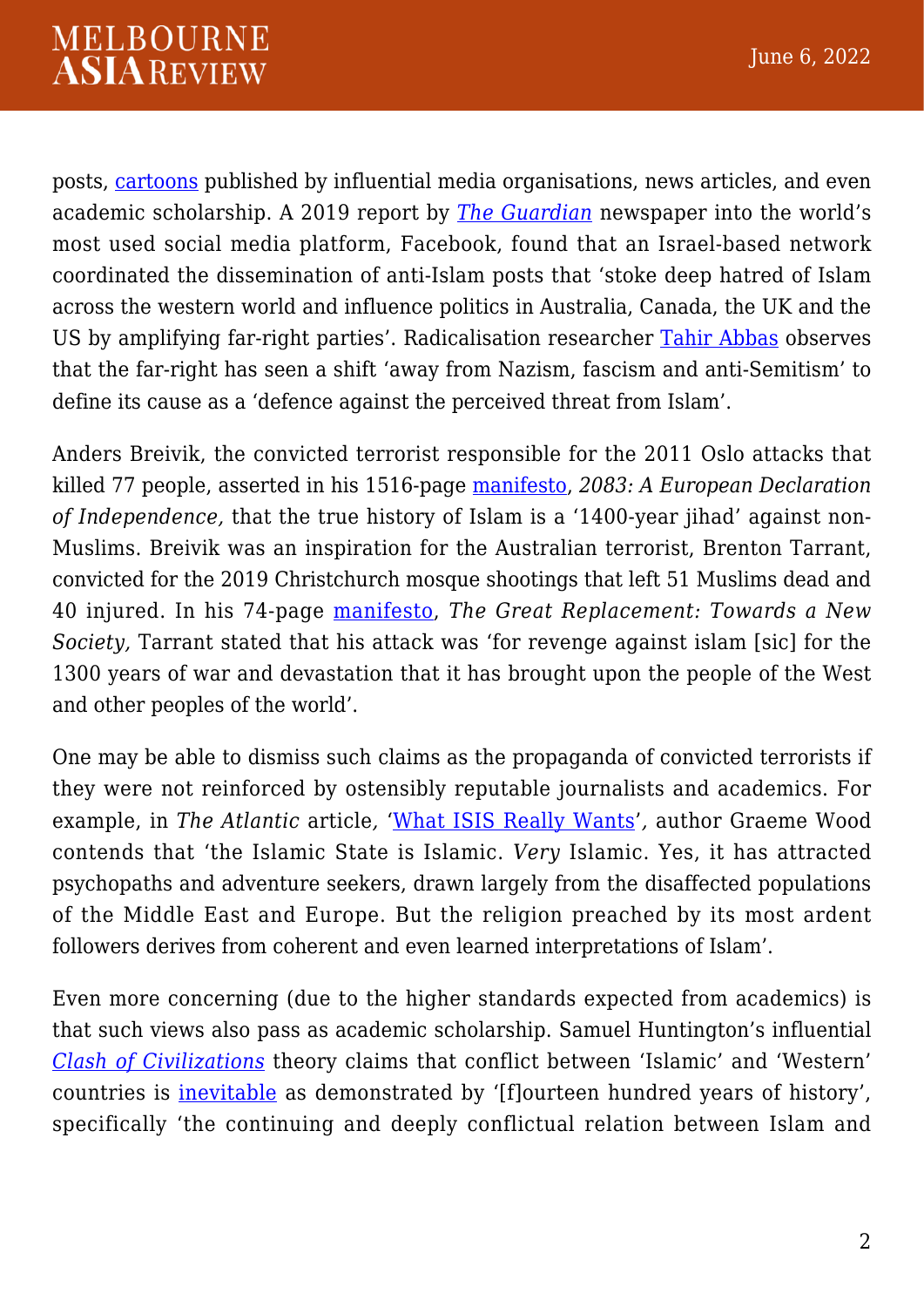Christianity'. According to Huntington, the problem the West faces is not from 'violent Islamist extremes' but 'Islam' itself as the religion is inextricably linked to militarism; that 'Islam's borders are bloody, and so are its innards'. More recently published academic articles also contend that [militarism is 'firmly rooted' within the](https://www.tandfonline.com/doi/abs/10.1080/09596411003619764) [Islamic tradition,](https://www.tandfonline.com/doi/abs/10.1080/09596411003619764) dismissing scholarship on the defensive nature of *jihad* as 'apologetic', and that [Islam is 'positively correlated' with suicide attacks](https://academic.oup.com/isagsq/article/2/1/ksab046/6521891), while omitting from the analysis how geopolitical factors, illegal invasions and occupations, and violations of human rights and international humanitarian law have contributed to the emergence of militant groups in Muslim-majority countries.

## **Muslims disagree**

The dominant narrative which sees Islam as violent and intolerant of non-Muslims is not shared by the majority of Muslims, including Muslim Australians. A [national](https://www.mdpi.com/2077-1444/11/8/419) [survey of Muslim Australians](https://www.mdpi.com/2077-1444/11/8/419) found that 93.3 percent strongly agreed or agreed that 'someone who dies attacking innocent civilians is not a martyr', 89.5 percent said 'Islam *never* permits armed conflict against civilians/non-combatants' and less than one per cent agreed that 'Islam *generally* permits armed conflict against civilians/non-combatants'. Additionally, 92.2 percent of the survey respondents said that 'engaging with non-Muslims as family, friends, colleagues and in general social interaction' is 'normal and good'. Less than one percent said that such engagement with non-Muslims is discouraged or forbidden in Islam.

In response to the ISIS leader Abū Bakr al-Baghdādī declaring a caliphate in June 2014, Muslim leaders and scholars worldwide issued an [Open Letter](http://www.lettertobaghdadi.com/) to al-Baghdādī and ISIS fighters and followers that addresses various aspects of the group's interpretation and implementation of 'Islam', including the treatment of non-Muslims under its rule. In section 10, titled 'People of the Scripture', the Open Letter states:

*From the legal perspective of Shari'ah they all fall under ancient agreements that are around 1400 years old, and the rulings of jihad do not apply to them. Some of*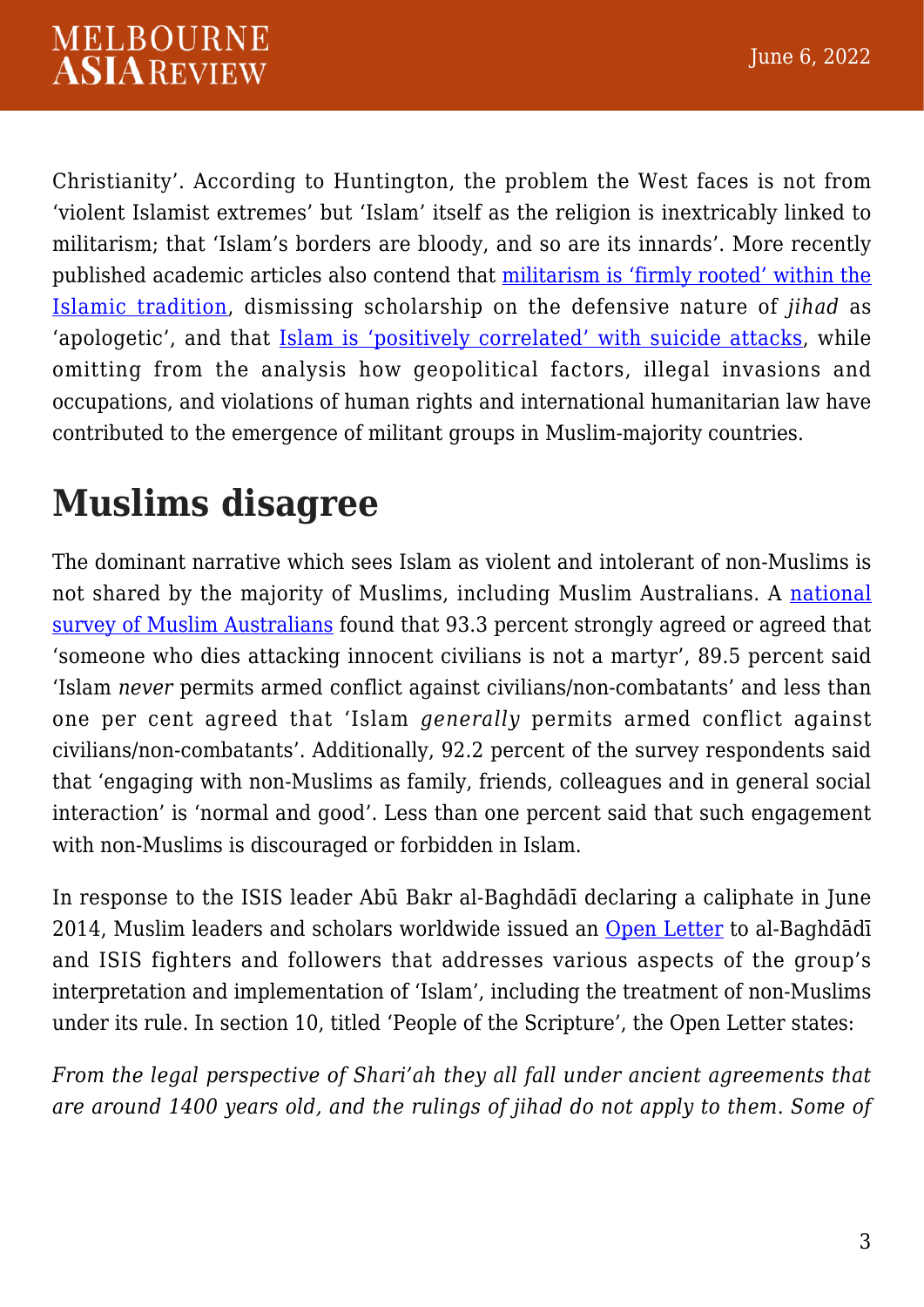*their ancestors fought alongside the Prophet's army against the Byzantines; and thus have been citizens of the State of Medina since that time. Others are under agreements that were guaranteed to them by Omar ibn Al-Khattab, Khalid ibn Al-Walid, the Umayyads, the Abbasids, the Ottomans and their respective states.*

It is noteworthy that the Open Letter refers to 'ancient agreements' that guaranteed the protection of non-Muslims. Examination of such agreements, including covenants and treaties mentioned in the Qur'an and *hadith (*narratives attributed to Prophet Muhammad) literature, has received increasing attention from scholars of Islamic studies in recent years.

## **Islamic studies**

The field of Islamic studies has two main camps of scholars: traditionalists and revisionists. For most of its history, the field has been led by the traditionalists who accept the traditional Muslim account of the origins and history of Islam, life of Prophet Muhammad, and compilation of the Qur'an. The traditional Muslim account is problematic, however, especially for historians, as it largely relies on literary sources rather than documents, archeological and other material evidence.

The extant literary sources, including *sira* (biographical accounts of Muhammad's life) and *hadith*, were compiled centuries after the time they purport to describe and contain numerous inconsistencies, including with the Qur'an, the preeminent text of Islam. Recent empirical research and analysis has placed the [origins of the Qur'an](https://ia600809.us.archive.org/3/items/110978941Sanaa1AndTheOriginsOfTheQurAn/110978941-Sanaa-1-and-the-Origins-of-the-Qur-An.pdf) in the lifetime of the Prophet Muhammad and affirmed the stability of the text since that time, thereby reaffirming its reliability as the standard by which all other information about Islam should be assessed.

Although many of the revisionists' claims have been disproven, such as the Qur'an being of later origin, they have had a lasting impact on the field by forcing an emphasis on documentary evidence over literary sources. This has encouraged a renewed focus on the Qur'an and documents attributed to the Prophet Muhammad,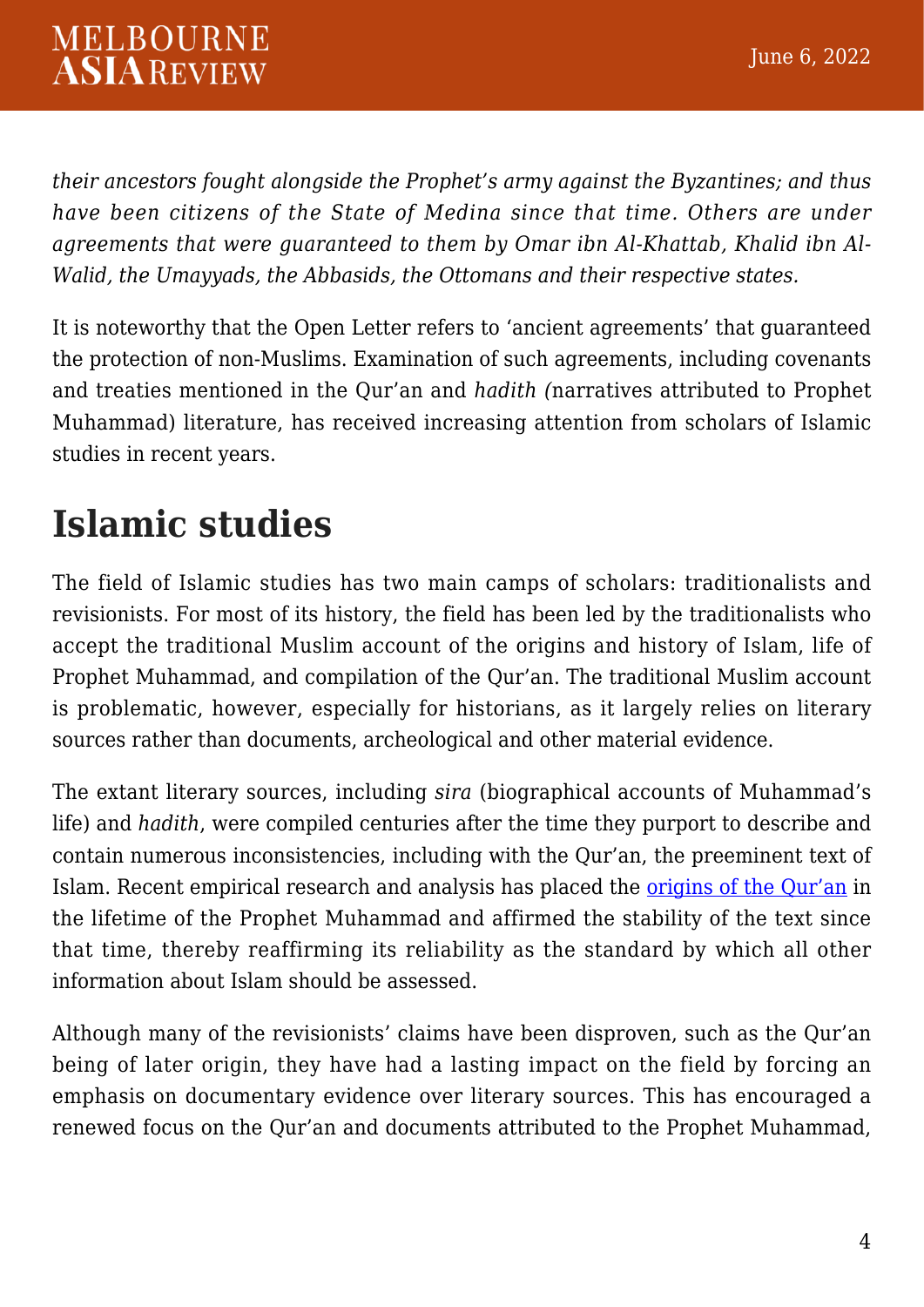including the *[Constitution of Medina,](https://www.oxfordbibliographies.com/view/document/obo-9780195390155/obo-9780195390155-0209.xml) [Treaty of Hudaybiyya,](https://www.britannica.com/event/Pact-of-Al-Hudaybiyah) [Covenant with the](https://www.lastprophet.info/covenant-of-the-prophet-muhammad-with-the-monks-of-mt-sinai) [Monks of Mount Sinai](https://www.lastprophet.info/covenant-of-the-prophet-muhammad-with-the-monks-of-mt-sinai)* and *[Covenant with the Christians of Najran](https://academic.oup.com/jis/article-abstract/27/3/273/2458963)* among others, to reconstruct and reexamine the early message of Islam, including its position on interreligious relations.

#### **A theory of covenants in Islam**

There are a few notable studies of covenants in the Qur'an, such as those by [Rosalind Ward Gwynne](https://www.routledge.com/Logic-Rhetoric-and-Legal-Reasoning-in-the-Quran-Gods-Arguments/Gwynne/p/book/9780415554190), [Tariq Jaffer](https://brill.com/view/book/edcoll/9789004337121/B9789004337121_007.xml), [Joseph Lumbard,](https://www.euppublishing.com/doi/abs/10.3366/jqs.2015.0193) and [Andrew O'Connor.](https://www.tandfonline.com/doi/abs/10.1080/09596410.2018.1546042) However, as noted by these studies, notwithstanding the extensive references in the Qur'an to covenants and treaties (*'ahd* and *mīthāq* in Arabic), a theory of covenants in Islam was not developed by either the classical or modern scholars of Islam. The Qur'an contains 80 references to *'ahd* and *mithaq* in various grammatical forms as well as other related terms including *dhimma* (covenant of protection), *'aqd* (contract), *aymān* (oath), *bay'a* (pledge) and promise (*wa'd*). To give a sense of their importance to understanding Islam, [Gwynne](https://www.routledge.com/Logic-Rhetoric-and-Legal-Reasoning-in-the-Quran-Gods-Arguments/Gwynne/p/book/9780415554190) highlights that covenants are 'the logical key to the entire structure of the Qur'anic argument' and '[v]irtually every argument in the Qur'an expresses or implies one or more covenantal provisions'.

The Qur'an commands the fulfillment of covenants and treaties (e.g. [Q17:34;](https://quran.com/17) [Q16:91](https://quran.com/16); [Q5:7;](https://quran.com/5) [Q8:72\)](https://quran.com/8) and gives strict warnings against violating them (e.g. [Q2:27;](https://quran.com/2) [Q16:95](https://quran.com/16); [Q5:13](https://quran.com/5); [Q13:25\)](https://quran.com/13). Covenants in the Qur'an encompass relationships between God and all human beings (e.g.  $Q7:172$ ;  $Q5:7$ ;  $Q57:8$ ), God and the prophets (e.g.  $Q3:81$ ; [Q33:7-8](https://quran.com/33); [Q2:124-125](https://quran.com/2)), and God and people of scripture (e.[g. Q2:83-84](https://quran.com/2); [Q5:12-14\)](https://quran.com/5). The Qur'an also refers to covenants and treaties between Muhammad and people of his time, including the non-Muslim polytheists of the Quraysh tribe to which he belonged (e.g. [Q8:55-58; Q8:72;](https://quran.com/8) [Q9:1-7\)](https://quran.com/9).

The main focus of the Qur'an concerns human existence and coexistence. Covenants and treaties in the Qur'an regulate relations for spiritual and material wellbeing and security. According to the Qur'anic narrative, the experience of earthly life—with its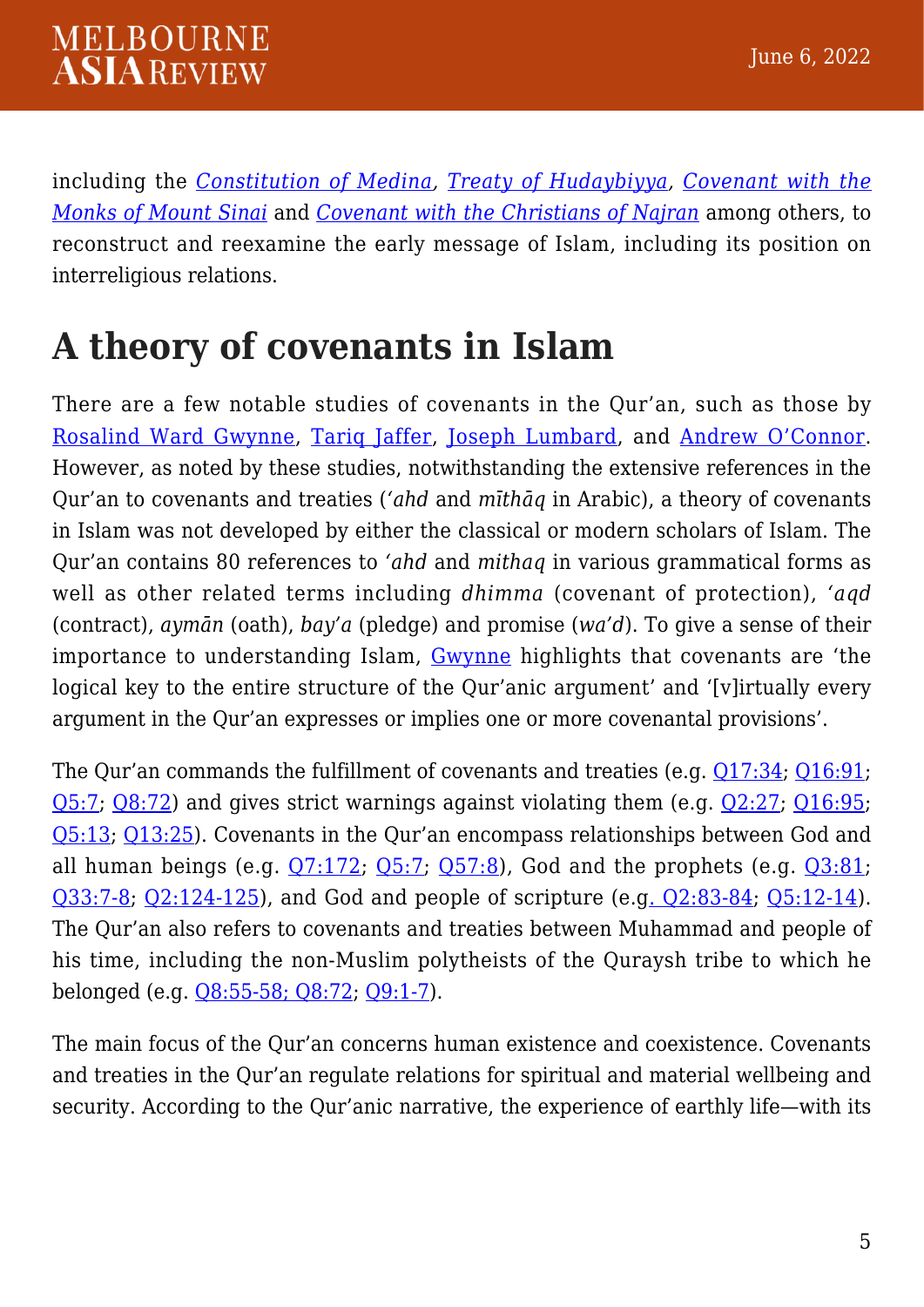trials and treasures—is granted by God to all human beings to attain righteousness before accountability on the Day of Judgement and the afterlife. Through the covenants, humanity are reminded about God as Lord  $(Q7:172)$  $(Q7:172)$  and by which the life, property and religion of people are secured and protected (e.g. [Q2:84](https://quran.com/en/al-baqarah/84), [Q6:152,](https://quran.com/6?startingVerse=152) [Q9:8-10](https://quran.com/9)). The covenant with the Children of Israel, for example, warns against shedding blood and driving people from their homes  $(02:84)$ .

A reading of the verses concerning the early Muslims' conflict with the Meccan polytheists through the nexus of covenants shows that fighting was not directed at non-Muslims in general, only those who violated their treaty. The Qur'an ([Q9:4\)](https://quran.com/9), recognising intra-group diversity, acknowledges that when the polytheists broke the *[Treaty of Hudaybiyya](https://www.al-islam.org/restatement-history-islam-and-muslims-sayyid-ali-asghar-razwy/treaty-hudaybiyya)*, this was not a unanimous decision among them. As such the Prophet was instructed to honour the treaty with those who upheld it  $(Q9:4)$  $(Q9:4)$ , give protection to the polytheists who sought it  $(Q9:6)$  $(Q9:6)$ , and to uphold the treaty made at the Sacred Mosque with those who remain true  $(Q9:7)$ .

It is noteworthy that the Qur'an does not mention the Prophet Muhammad having a covenant or treaty with the Christian or Jewish communities of his time. This does not necessarily mean they did not exist. There are many references in the *hadith* literature to the Prophet's covenants with other religious communities, in which he pledged to respect their faith and protect their places of worship as a religious obligation, that has been the focus of [recent research](https://www.mdpi.com/2077-1444/10/9/516/htm). This does not necessarily prove their historicity either, but the case is becoming more compelling. While [forgeries of letters](https://newlinesmag.com/essays/the-hoax-in-the-isis-flag/) ascribed to the Prophet Muhammad have been detected, research pointing to the authenticity of the Prophet's covenants has been published in respected academic journals including the *[Oxford Journal of Islamic Studies](https://academic.oup.com/jis/article-abstract/31/3/295/5880748?login=false)*, *[Islam](https://www.tandfonline.com/doi/full/10.1080/09596410.2018.1557934) [and Christian-Muslim Relations](https://www.tandfonline.com/doi/full/10.1080/09596410.2018.1557934)*, and *[Religions](https://www.mdpi.com/journal/religions/special_issues/Prophet_Muhammad)* among others.

Most recently, scholars Ibrahim Zein and Ahmed El-Wakil have advanced the case for the historicity of the Prophet's covenants through their comparative textual and linguistic analysis of covenant manuscripts with recensions of the [Siffin Arbitration](https://academic.oup.com/jis/article-abstract/33/2/153/6522821?redirectedFrom=fulltext) [Agreement](https://academic.oup.com/jis/article-abstract/33/2/153/6522821?redirectedFrom=fulltext) between the Prophet's two covenantal scribes, Ali bin Abi Talib (d. 661)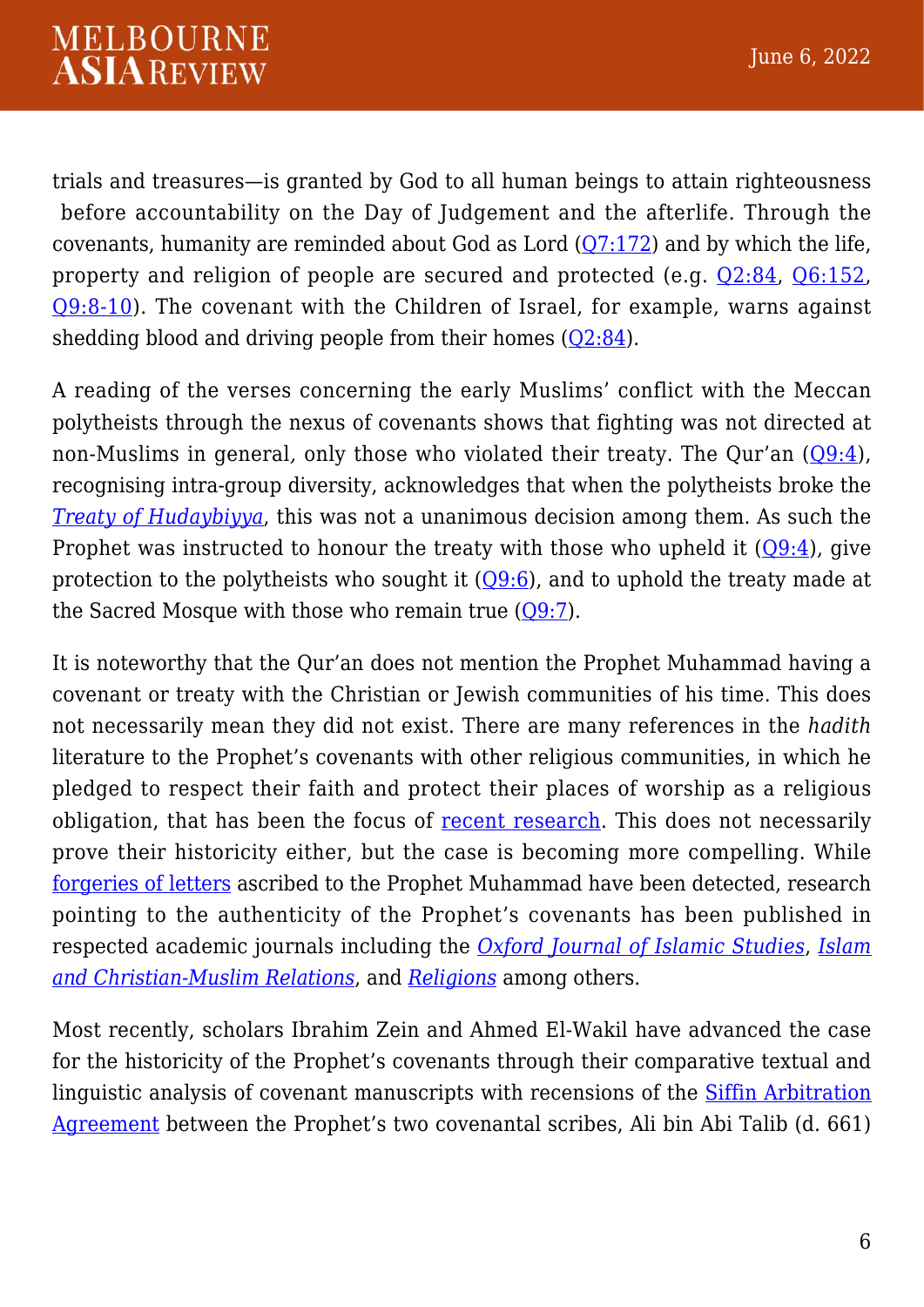and Mu'awiya bin Abi Sufyan (d. 680). References to covenants and early treaties appear in Muslim and non-Muslim literary sources, while copies of these documents have been preserved in archives, manuscripts, monasteries and other places of worship of those to whom the originals were purported to be issued, representing a [shared historical memory](https://journals.iium.edu.my/shajarah/index.php/shaj/article/view/1140). There are often multiple recensions of these documents, longer and shorter versions, with variations in their contents that do not significantly affect the main provisions but constitute acceptable '[transmission nuances'](https://academic.oup.com/jis/article-abstract/33/2/153/6522821?redirectedFrom=fulltext) expected in the process of copying historic documents. Additionally, writings of Christians dated to the time of [early Muslim rule](https://www.ucpress.edu/book/9780520284944/when-christians-first-met-muslims) in the Near East indicate they were treated in a way that reflected what we find in the *[Constitution of Medina](https://www.jstor.org/stable/40389306)* and the covenants. That is, they were accepted as part of the society and polity and protected.

The Qur'an established respect for the diversity of creation  $(Q5:48; Q10:99)$  $(Q5:48; Q10:99)$  $(Q5:48; Q10:99)$  $(Q5:48; Q10:99)$  $(Q5:48; Q10:99)$ , the principle of 'no compulsion in religion'  $(Q2:256)$  $(Q2:256)$ , and even freedom to disbelieve in monotheism ([Q109:1-6](https://quran.com/109)), with an overarching covenantal command for peaceful coexistence and security  $(Q8:61, Q4:90)$  $(Q8:61, Q4:90)$  $(Q8:61, Q4:90)$  $(Q8:61, Q4:90)$  $(Q8:61, Q4:90)$ . It also established a religious obligation upon Muslims to protect lives and property, including non-Muslim places of worship ([Q22:39-40\)](https://quran.com/en/al-hajj/39-40). The Qur'anic reference to protecting monasteries [*ṣwāmi*'], churches [*biya*'], synagogues [*ṣalwāt*], and mosques [*masājid*] ([Q22:40](https://quran.com/22)) mirrors the central provision found the Prophet's *[Covenant with the Monks of Mount Sinai](https://www.lastprophet.info/covenant-of-the-prophet-muhammad-with-the-monks-of-mt-sinai)* and *[Covenant with the Christians of Najran](https://academic.oup.com/jis/article-abstract/27/3/273/2458963)*.

#### **Contemporary importance of the Prophet Muhammad's covenants**

Before addressing the problem of far-right anti-Islam/anti-Muslim extremism using an alternative narrative based on a nexus of covenants, the value of the Prophet's covenants among Muslims today should be contemplated. The acquittal of Aasiya Noreen (Asia Bibi) of blasphemy charges by the Pakistan Supreme Court is a case worth considering. Pakistan is a self-declared Islamic Republic and currently the second most populous Muslim-majority country in the world, with almost 230 million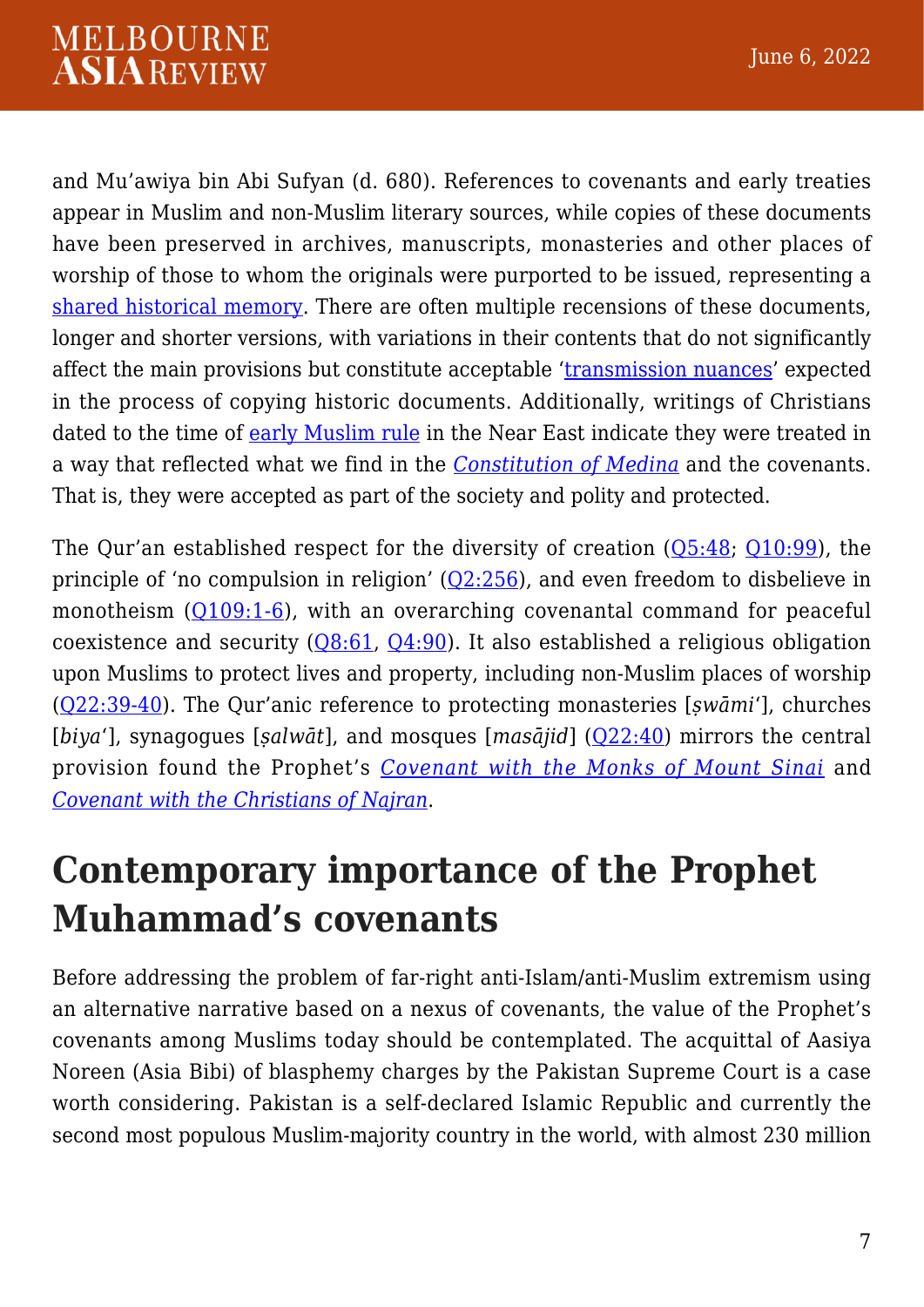people, who in general strongly identify with Islam. Since the late 1970s, Pakistan has implemented what it refers to as *shariah* or Islamic laws and has experienced growing influence of the *ulema* or religious clerics on society and politics, which has contributed to interreligious tensions.

Aasiya Noreen (Asia Bibi), a Christian Pakistani woman accused of **[blasphemy](https://theconversation.com/understanding-the-history-and-politics-behind-pakistans-blasphemy-laws-173570)** in 2009, was convicted in 2010 and sentenced to death by hanging. She was charged and sentenced under [Section 295-C of the Pakistan Penal Code](http://www.pakistani.org/pakistan/legislation/1860/actXLVof1860.html), which pertains to 'Use of derogatory remarks, etc. in respect of the Holy Prophet [Muhammad]'. Aasiya was subsequently acquitted in 2018 and after her release from prison in 2019 took asylum in Canada. The case attracted significant national and international attention and evoked strong reactions supporting and opposing Pakistan's blasphemy laws.

Pakistani and international human rights groups highlighted the injustice of the blasphemy laws and mistreatment of Aasiya, while religious clerics and their followers strongly back the blasphemy laws and for Aasiya to be executed. Two Pakistan officials, Governor of Punjab Salmaan Taseer and Minority Affairs Minister Shahbaz Bhatti, who supported Aasiya and expressed opposition to the blasphemy laws, were assassinated in 2011. In reaction to Aasiya's acquittal, large protests erupted in multiple Pakistani cities, roads were blockaded, property was damaged, and threats were made against Aasiya, her family and supporters and opponents of the country's blasphemy laws. Multiple Western countries offered asylum to Aasiya and her family. The case was another shameful episode in which Islam appeared to the international community as inhumane and hostile, particularly towards non-Muslims. Her acquittal by the Pakistan Supreme Court highlights the relevance of the Prophet's covenants for a contemporary understanding of interreligious relations in Islam.

In his [acquittal judgement,](https://www.supremecourt.gov.pk/downloads_judgements/Crl.A._39_L_2015.pdf) Pakistan Supreme Court Justice Asif Saeed Khan Khosa emphasizes the centrality of justice in Islam, quotes the Qur'an  $(Q4:135)$  $(Q4:135)$  $(Q4:135)$ , and also refers to the Prophet Muhammad's covenant with Christians as a standard to which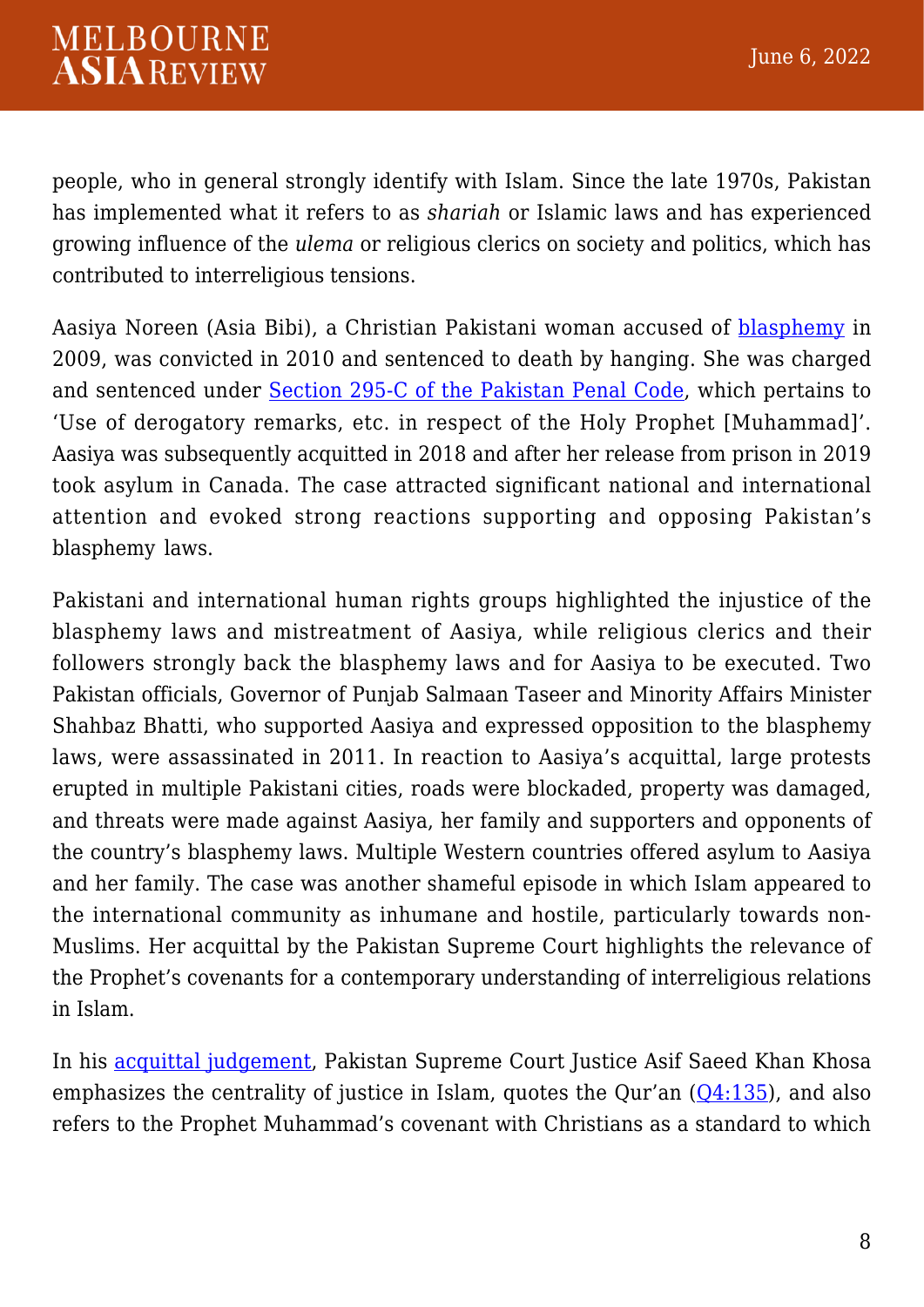the court should adhere:

*In view of the glaring contradictions in the evidence produced by the prosecution it has appeared to me to be equally plausible that due to the quarrel taking place between the appellant and her Muslim co-workers at the spot without any offending word having been uttered by the appellant the quarrel was reported by the Muslim ladies to others who then, after deliberating over the matter for five long days, had decided to go after the appellant with a false allegation regarding commission of blasphemy. If that were so then the Muslim witnesses in this case had violated a covenant of the Holy Prophet Muhammad (Peace Be Upon Him) with those professing the Christian faith.*

Justice Khosa quotes extensively from the *Covenant with the Monks of Mount Sinai* (Saint Catherine Monastery) and notes its provisions in respect to interreligious relations:

*The promise made was eternal and universal and was not limited to St. Catherine alone. The rights conferred by the charter are inalienable and the Holy Prophet Muhammad (Peace Be Upon Him) had declared that Christians, all of them, were his allies and he equated ill treatment of Christians with violating God's covenant. It is noticeable that the charter imposed no conditions on Christians for enjoying its privileges and it was enough that they were Christians. They were not required to alter their beliefs, they did not have to make any payments and they did not have any obligations. The charter was of rights without any duties and it clearly protected the right to property, freedom of religion, freedom of work, and security of person.*

He adds that 'the above-mentioned promise made by the Holy Prophet Muhammad (Peace Be Upon Him) to those professing the Christian faith had not been adhered to by his followers in the present case'. This case is particularly significant as the Supreme Court of one of the world's largest, most influential Islamic republics invoked a covenant of the Prophet, affirming his commitment to peaceful, respectful interreligious relations. Justice Khosa's ruling not only suggests the court's